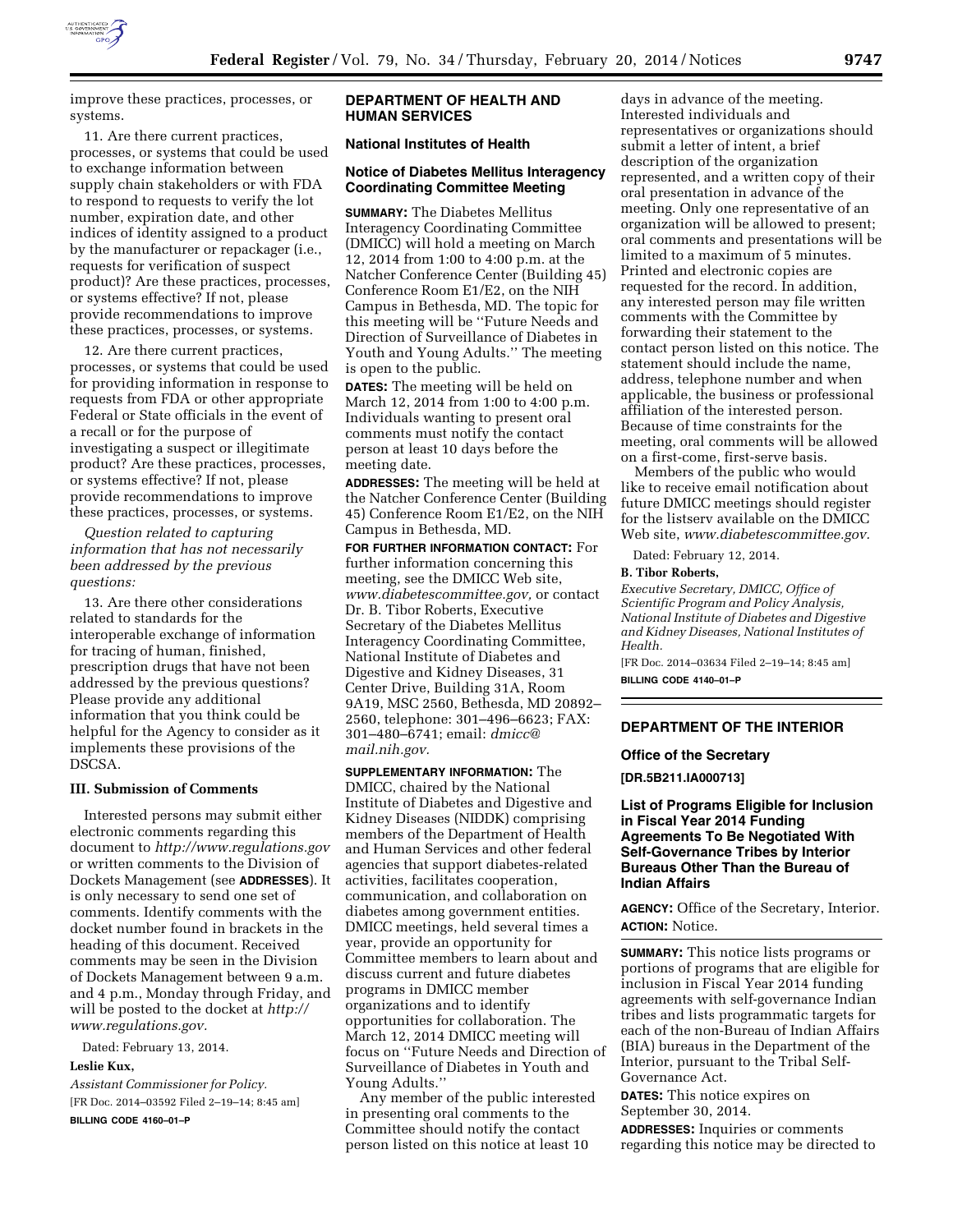Sharee M. Freeman, Director, Office of Self-Governance (MS 355H–SIB), 1849 C Street NW., Washington, DC 20240– 0001, telephone: (202) 219–0240, fax: (202) 219–1404, or to the bureauspecific points of contact listed below. **SUPPLEMENTARY INFORMATION:** 

#### **I. Background**

Title II of the Indian Self-Determination Act Amendments of 1994 (Pub. L. 103–413, the ''Tribal Self-Governance Act'' or the ''Act'') instituted a permanent self-governance program at the Department of the Interior. Under the self-governance program, certain programs, services, functions, and activities, or portions thereof, in Interior bureaus other than BIA are eligible to be planned, conducted, consolidated, and administered by a self-governance tribe.

Under section 405(c) of the Tribal Self-Governance Act, the Secretary of the Interior is required to publish annually: (1) A list of non-BIA programs, services, functions, and activities, or portions thereof, that are eligible for inclusion in agreements negotiated under the self-governance program; and (2) programmatic targets for these bureaus.

Under the Tribal Self-Governance Act, two categories of non-BIA programs are eligible for self-governance funding agreements:

 $(1)$  Under section 403(b)(2) of the Act, any non-BIA program, service, function or activity that is administered by Interior that is ''otherwise available to Indian tribes or Indians,'' can be administered by a tribe through a selfgovernance funding agreement. The Department interprets this provision to authorize the inclusion of programs eligible for self-determination contracts under Title I of the Indian Self-Determination and Education Assistance Act (Pub. L. 93–638, as amended). Section 403(b)(2) also specifies, ''nothing in this subsection may be construed to provide any tribe with a preference with respect to the opportunity of the tribe to administer programs, services, functions and activities, or portions thereof, unless such preference is otherwise provided for by law.''

 $(2)$  Under section 403(c) of the Act, the Secretary may include other programs, services, functions, and activities or portions thereof that are of ''special geographic, historical, or cultural significance'' to a selfgovernance tribe.

Under section 403(k) of the Tribal Self-Governance Act, funding agreements cannot include programs, services, functions, or activities that are

inherently Federal or where the statute establishing the existing program does not authorize the type of participation sought by the tribe. However, a tribe (or tribes) need not be identified in the authorizing statutes in order for a program or element to be included in a self-governance funding agreement. While general legal and policy guidance regarding what constitutes an inherently Federal function exists, the non-BIA Bureaus will determine whether a specific function is inherently Federal on a case-by-case basis considering the totality of circumstances. In those instances where the tribe disagrees with the Bureau's determination, the tribe may request reconsideration from the Secretary.

Subpart G of the self-governance regulations found at 25 CFR part 1000 provides the process and timelines for negotiating self-governance funding agreements with non-BIA bureaus.

#### *Response to Comments*

No comments were received.

### **II. Funding Agreements Between Self-Governance Tribes and Non-BIA Bureaus of the Department of the Interior for Fiscal Year 2014**

- A. Bureau of Land Management (1) Council of Athabascan Tribal Governments
- B. Bureau of Reclamation (5) Gila River Indian Community
- Chippewa Cree Tribe of Rocky Boy's Reservation Hoopa Valley Tribe
- Karuk Tribe of California
- Yurok Tribe
- C. Office of Natural Resources Revenue (none)
- D. National Park Service (2) Grand Portage Band of Lake Superior Chippewa Indians Maniilaq
- E. Fish and Wildlife Service (2) Council of Athabascan Tribal Governments
- Confederated Salish and Kootenai Tribes of the Flathead Reservation
- F. U.S. Geological Survey (none)
- G. Office of the Special Trustee for American Indians (1)
- Confederated Salish and Kootenai Tribes of the Flathead Reservation

## **III. Eligible Programs of the Department of the Interior Non-BIA Bureaus**

Below is a listing by bureau of the types of non-BIA programs, or portions thereof, that may be eligible for selfgovernance funding agreements because they are either ''otherwise available to Indians'' under Title I and not precluded by any other law, or may have ''special geographic, historical, or

cultural significance'' to a participating tribe. The list represents the most current information on programs potentially available to tribes under a self-governance funding agreement.

The Department will also consider for inclusion in funding agreements other programs or activities not listed below, but which, upon request of a selfgovernance tribe, the Department determines to be eligible under either sections  $403(b)(2)$  or  $403(c)$  of the Act. Tribes with an interest in such potential agreements are encouraged to begin discussions with the appropriate non-BIA bureau.

## *A. Eligible Bureau of Land Management (BLM) Programs*

The BLM carries out some of its activities in the management of public lands through contracts and cooperative agreements. These and other activities, depending upon availability of funds, the need for specific services, and the self-governance tribe's demonstration of a special geographic, culture, or historical connection, may also be available for inclusion in selfgovernance funding agreements. Once a tribe has made initial contact with the BLM, more specific information will be provided by the respective BLM State office.

Some elements of the following programs may be eligible for inclusion in a self-governance funding agreement. This listing is not all-inclusive, but is representative of the types of programs that may be eligible for tribal participation through a funding agreement.

#### Tribal Services

1. Minerals Management. Inspection and enforcement of Indian oil and gas operations: inspection, enforcement and production verification of Indian coal and sand and gravel operations are already available for contracts under Title I of the Act and, therefore, may be available for inclusion in a funding agreement.

2. Cadastral Survey. Tribal and allottee cadastral survey services are already available for contracts under Title I of the Act and, therefore, may be available for inclusion in a funding agreement.

#### Other Activities

1. Cultural heritage. Cultural heritage activities, such as research and inventory, may be available in specific States.

2. Natural Resources Management. Activities such as silvicultural treatments, timber management, cultural resource management, watershed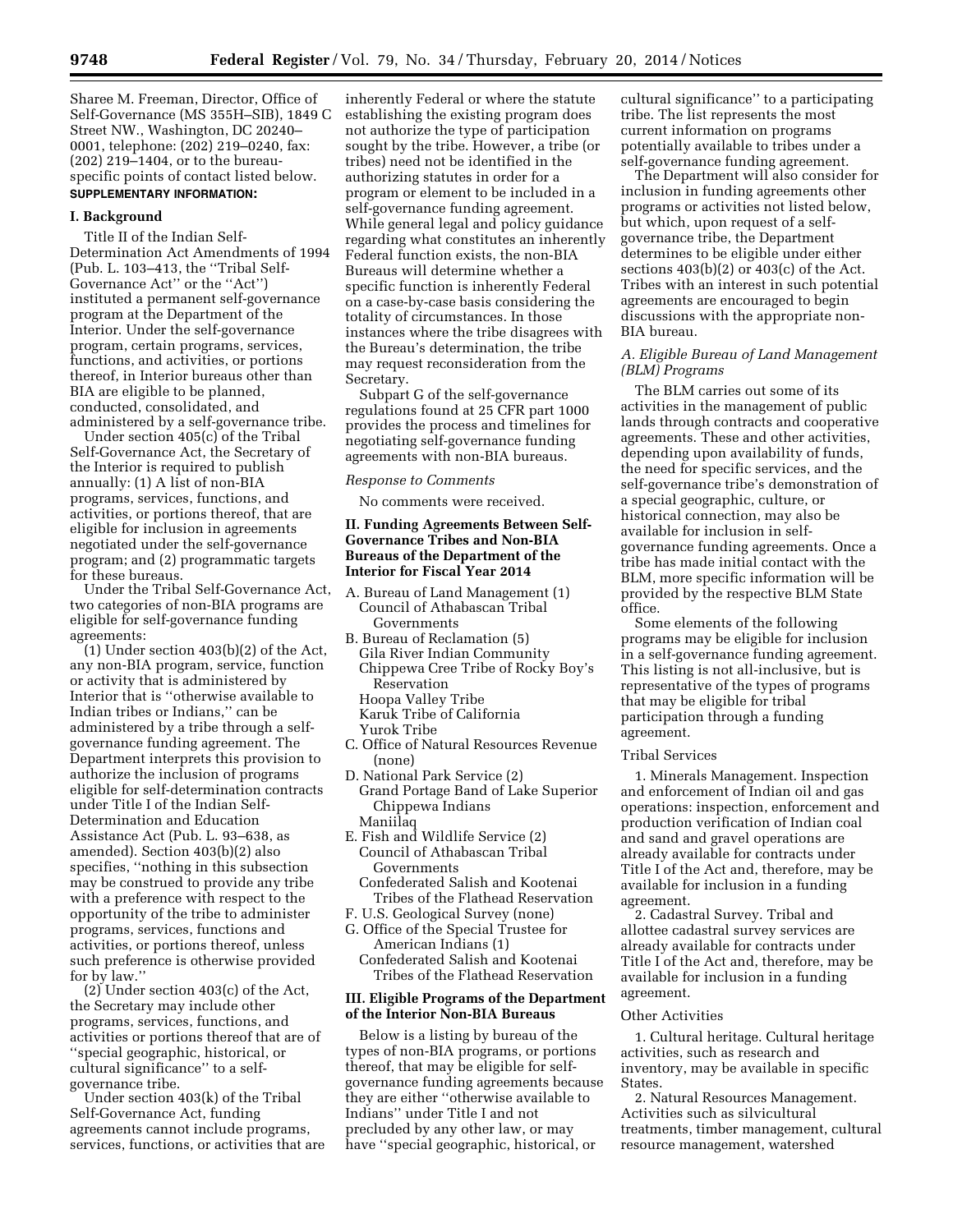restoration, environmental studies, tree planting, thinning, and similar work, may be available in specific States.

3. Range Management. Activities, such as revegetation, noxious weed control, fencing, construction and management of range improvements, grazing management experiments, range monitoring, and similar activities, may be available in specific States.

4. Riparian Management. Activities, such as facilities construction, erosion control, rehabilitation, and other similar activities, may be available in specific States.

5. Recreation Management. Activities, such as facilities construction and maintenance, interpretive design and construction, and similar activities may be available in specific States.

6. Wildlife and Fisheries Habitat Management. Activities, such as construction and maintenance, implementation of statutory, regulatory and policy or administrative plan-based species protection, interpretive design and construction, and similar activities may be available in specific States.

7. Wild Horse Management. Activities, such as wild horse roundups, adoption and disposition, including operation and maintenance of wild horse facilities may be available in specific States.

For questions regarding selfgovernance, contact Jerry Cordova, Bureau of Land Management (MS L St-204), 1849 C Street NW., Washington, DC 20240, telephone: (202) 912–7245, fax: (202) 452–7701.

### *B. Eligible Bureau of Reclamation Programs*

The mission of the Bureau of Reclamation (Reclamation) is to manage, develop, and protect water and related resources in an environmentally and economically sound manner in the interest of the American public. To this end, most of Reclamation's activities involve the construction, operation and maintenance, and management of water resources projects and associated facilities, as well as research and development related to its responsibilities. Reclamation water resources projects provide water for agricultural, municipal and industrial water supplies; hydroelectric power generation; flood control, enhancement of fish and wildlife habitats; and outdoor recreation.

Components of the following water resource projects listed below may be eligible for inclusion in a selfgovernance annual funding agreement. This list was developed with consideration of the proximity of

identified self-governance tribes to Reclamation projects.

1. Klamath Project, California and Oregon

2. Trinity River Fishery, California

3. Central Arizona Project, Arizona 4. Rocky Boy's/North Central Montana Regional Water System,

Montana

5. Indian Water Rights Settlement Projects, as authorized by Congress.

Upon the request of a self-governance tribe, Reclamation will also consider for inclusion in funding agreements, other programs or activities which Reclamation determines to be eligible under Section 403(b)(2) or 403(c) of the Act.

For questions regarding selfgovernance, contact Mr. Kelly Titensor, Policy Analyst, Native American and International Affairs Office, Bureau of Reclamation (96–43000) (MS 7069– MIB); 1849 C Street NW., Washington, DC 20240, telephone: (202) 513–0558, fax: (202) 513–0311.

## *C. Eligible Office of Natural Resources Revenue (ONRR) Programs*

Effective October 1, 2010, the Office of Natural Resources Revenue (ONNR) moved from the Bureau of Ocean Energy Management (formerly MMS) to the Office of the Assistant Secretary for Policy, Management and Budget (PMB). The ONRR collects, accounts for, and distributes mineral revenues from both Federal and Indian mineral leases.

The ONRR also evaluates industry compliance with laws, regulations, and lease terms, and offers mineral-owning tribes opportunities to become involved in its programs that address the intent of tribal self-governance. These programs are available to selfgovernance tribes and are a good prerequisite for assuming other technical functions. Generally, ONRR program functions are available to tribes because of the Federal Oil and Gas Royalty Management Act of 1983 (FOGRMA) at 30 U.S.C. 1701. The ONRR program functions that may be available to self-governance tribes include:

1. Audit of Tribal Royalty Payments. Audit activities for tribal leases, except for the issuance of orders, final valuation decisions, and other enforcement activities. (For tribes already participating in ONRR cooperative audits, this program is offered as an option.)

2. Verification of Tribal Royalty Payments. Financial compliance verification, monitoring activities, and production verification.

3. Tribal Royalty Reporting, Accounting, and Data Management. Establishment and management of royalty reporting and accounting systems including document processing, production reporting, reference data (lease, payor, agreement) management, billing and general ledger.

4. Tribal Royalty Valuation. Preliminary analysis and recommendations for valuation, and allowance determinations and approvals.

5. Royalty Internship Program. An orientation and training program for auditors and accountants from mineralproducing tribes to acquaint tribal staff with royalty laws, procedures, and techniques. This program is recommended for tribes that are considering a self-governance funding agreement, but have not yet acquired mineral revenue expertise via a FOGRMA section 202 cooperative agreement, as this term is defined in FOGRMA and implementing regulations at 30 CFR 228.4.

For questions regarding selfgovernance, contact Shirley M. Conway, Special Assistant to the Director, Office of Natural Resources Revenue, Office of the Assistant Secretary—Policy, Management and Budget, 1801 Pennsylvania Avenue NW., 4th Floor, Washington, DC 20006, telephone: (202) 254–5554, fax: (202) 254–5589.

## *D. Eligible National Park Service (NPS) Programs*

The National Park Service administers the National Park System, which is made up of national parks, monuments, historic sites, battlefields, seashores, lake shores and recreation areas. The National Park Service maintains the park units, protects the natural and cultural resources, and conducts a range of visitor services such as law enforcement, park maintenance, and interpretation of geology, history, and natural and cultural resources.

Some elements of the following programs may be eligible for inclusion in a self-governance funding agreement. This list below was developed considering the proximity of an identified self-governance tribe to a national park, monument, preserve, or recreation area and the types of programs that have components that may be suitable for contracting through a self-governance funding agreement. This list is not all-inclusive, but is representative of the types of programs which may be eligible for tribal participation through funding agreements.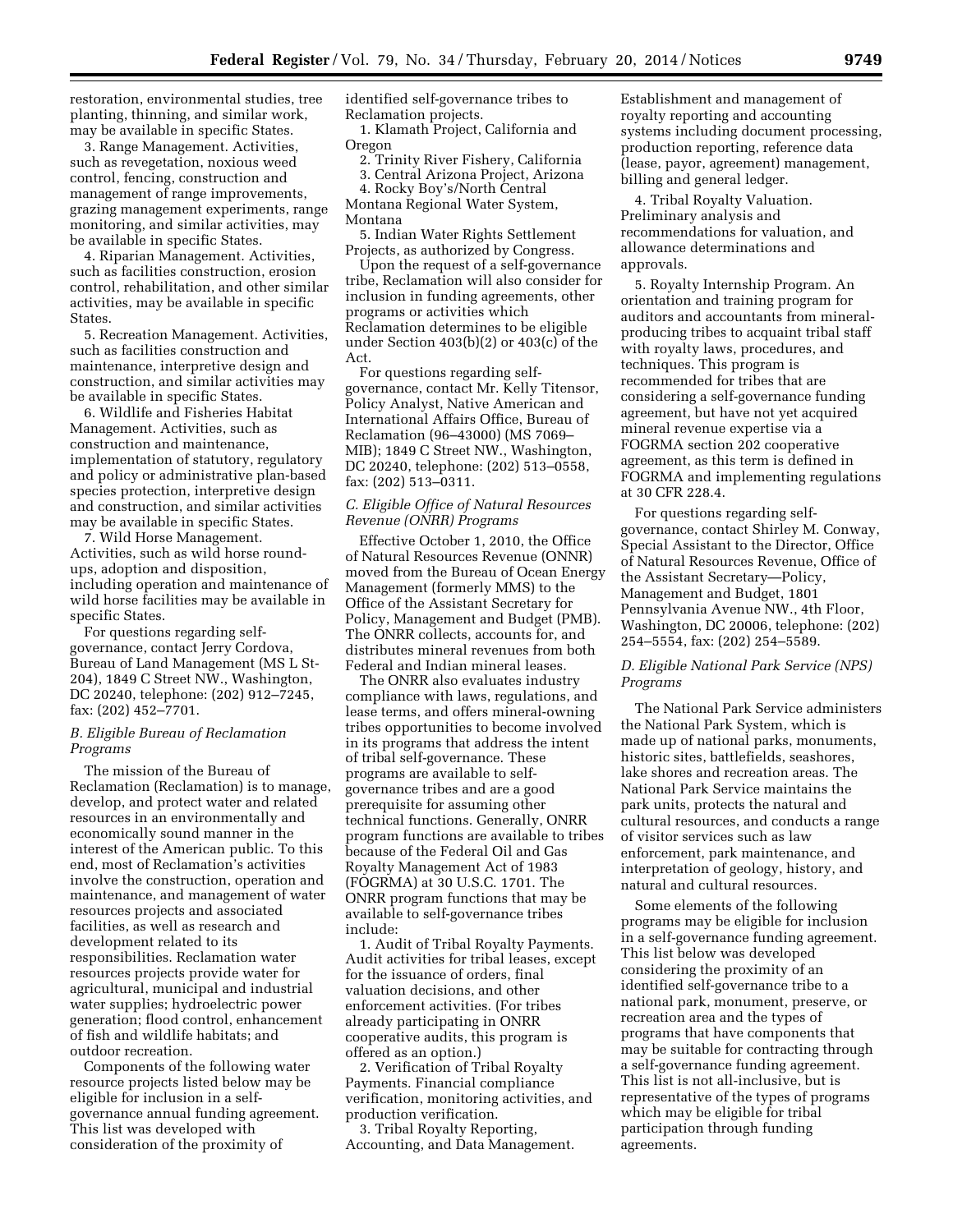Elements of Programs That May Be Eligible for Inclusion in a Self-Governance Funding Agreement

- 1. Archaeological Surveys
- 2. Comprehensive Management
- Planning 3. Cultural Resource Management Projects
- 4. Ethnographic Studies
- 5. Erosion Control
- 6. Fire Protection
- 7. Gathering Baseline Subsistence Data—Alaska
- 8. Hazardous Fuel Reduction
- 9. Housing Construction and
- Rehabilitation
- 10. Interpretation
- 11. Janitorial Services
- 12. Maintenance
- 13. Natural Resource Management Projects
- 14. Operation of Campgrounds
- 15. Range Assessment—Alaska
- 16. Reindeer Grazing—Alaska
- 17. Road Repair
- 18. Solid Waste Collection and Disposal
- 19. Trail Rehabilitation
- 20. Watershed Restoration and Maintenance
- 21. Beringia Research
- 22. Elwha River Restoration
- 23. Recycling Programs

Locations of National Park Service Units With Close Proximity to Self-Governance Tribes

- 1. Aniakchack National Monument & Preserve—Alaska
- 2. Bering Land Bridge National Preserve—Alaska
- 3. Cape Krusenstern National Monument—Alaska
- 4. Denali National Park & Preserve— Alaska
- 5. Gates of the Arctic National Park & Preserve—Alaska
- 6. Glacier Bay National Park and Preserve—Alaska
- 7. Katmai National Park and Preserve— Alaska
- 8. Kenai Fjords National Park—Alaska
- 9. Klondike Gold Rush National Historical Park—Alaska
- 10. Kobuk Valley National Park—Alaska
- 11. Lake Clark National Park and Preserve—Alaska
- 12. Noatak National Preserve—Alaska
- 13. Sitka National Historical Park— Alaska
- 14. Wrangell-St. Elias National Park and Preserve—Alaska
- 15. Yukon-Charley Rivers National Preserve—Alaska
- 16. Casa Grande Ruins National Monument—Arizona
- 17. Hohokam Pima National Monument—Arizona
- 18. Montezuma Castle National Monument—Arizona
- 19. Organ Pipe Cactus National Monument—Arizona
- 20. Saguaro National Park—Arizona
- 21. Tonto National Monument—Arizona
- 22. Tumacacori National Historical Park—Arizona
- 23. Tuzigoot National Monument— Arizona
- 24. Arkansas Post National Memorial— Arkansas
- 25. Joshua Tree National Park— California
- 26. Lassen Volcanic National Park— California
- 27. Redwood National Park—California
- 28. Whiskeytown National Recreation Area—California
- 29. Yosemite National Park—California
- 30. Hagerman Fossil Beds National Monument—Idaho
- 31. Effigy Mounds National Monument—Iowa
- 32. Fort Scott National Historic Site— Kansas
- 33. Tallgrass Prairie National Preserve— Kansas
- 34. Boston Harbor Islands National
- Recreation Area—Massachusetts 35. Cape Cod National Seashore— Massachusetts
- 36. New Bedford Whaling National Historical Park—Massachusetts
- 37. Isle Royale National Park—Michigan
- 38. Sleeping Bear Dunes National
- Lakeshore—Michigan 39. Grand Portage National
- Monument—Minnesota 40. Voyageurs National Park—
- Minnesota
- 41. Bear Paw Battlefield, Nez Perce National Historical Park—Montana
- 42. Glacier National Park—Montana
- 43. Great Basin National Park—Nevada
- 44. Aztec Ruins National Monument— New Mexico
- 45. Bandelier National Monument— New Mexico
- 46. Carlsbad Caverns National Park— New Mexico
- 47. Chaco Culture National Historic Park—New Mexico
- 48. Pecos National Historic Park—New Mexico
- 49. White Sands National Monument— New Mexico
- 50. Fort Stanwix National Monument— New York
- 51. Great Smoky Mountains National Park—North Carolina/Tennessee
- 52. Cuyahoga Valley National Park— Ohio
- 53. Hopewell Culture National Historical Park—Ohio
- 54. Chickasaw National Recreation Area—Oklahoma
- 55. John Day Fossil Beds National Monument—Oregon
- 56. Alibates Flint Quarries National Monument—Texas
- 57. Guadalupe Mountains National Park—Texas
- 58. Lake Meredith National Recreation Area—Texas
- 59. Ebey's Landing National Recreation Area—Washington
- 60. Mt. Rainier National Park— Washington
- 61. Olympic National Park— Washington
- 62. San Juan Islands National Historic Park—Washington
- 63. Whitman Mission National Historic Site—Washington

For questions regarding selfgovernance, contact Dr. Patricia Parker, Chief, American Indian Liaison Office, National Park Service (Org. 2560, 9th Floor), 1201 Eye Street NW., Washington, DC 20005–5905, telephone: (202) 354–6962, fax: (202) 371–6609, email: *pat*\_*[parker@nps.gov.](mailto:pat_parker@nps.gov)* 

## *E. Eligible Fish and Wildlife Service (Service) Programs*

The mission of the Service is to conserve, protect, and enhance fish, wildlife, and their habitats for the continuing benefit of the American people. Primary responsibilities are for migratory birds, endangered species, freshwater and anadromous fisheries, and certain marine mammals. The Service also has a continuing cooperative relationship with a number of Indian tribes throughout the National Wildlife Refuge System and the Service's fish hatcheries. Any selfgovernance tribe may contact a National Wildlife Refuge or National Fish Hatchery directly concerning participation in Service programs under the Tribal Self-Governance Act. This list is not all-inclusive, but is representative of the types of Service programs that may be eligible for tribal participation through an annual funding agreement.

1. Subsistence Programs within the State of Alaska. Evaluate and analyze data for annual subsistence regulatory cycles and other data trends related to subsistence harvest needs, and facilitate Tribal Consultation to ensure ANILCA Title VII terms are being met as well as activities fulfilling the terms of Title VIII of ANILCA.

2. Technical Assistance, Restoration and Conservation. Conduct planning and implementation of population surveys, habitat surveys, restoration of sport fish, capture of depredating migratory birds, and habitat restoration activities.

3. Endangered Species Programs. Conduct activities associated with the conservation and recovery of threatened or endangered species protected under the Endangered Species Act (ESA); candidate species under the ESA may be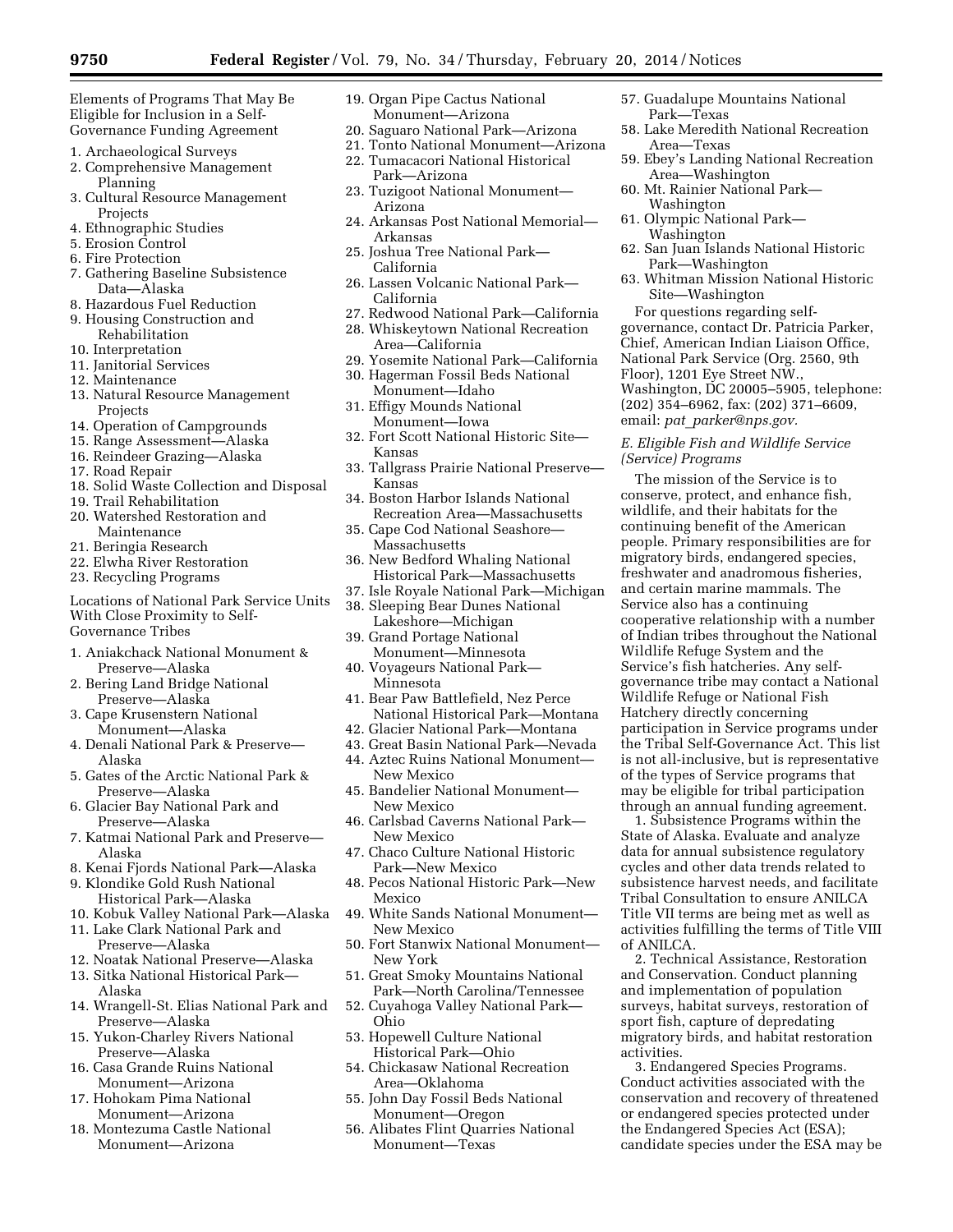eligible for self-governance funding agreements. These activities may include, but are not limited to, cooperative conservation programs, development of recovery plans and implementation of recovery actions for threatened and endangered species, and implementation of status surveys for high priority candidate species.

4. Education Programs. Provide services in interpretation, outdoor classroom instruction, visitor center operations, and volunteer coordination both on and off national Wildlife Refuge lands in a variety of communities, and assist with environmental education and outreach efforts in local villages.

5. Environmental Contaminants Program. Conduct activities associated with identifying and removing toxic chemicals, to help prevent harm to fish, wildlife and their habitats. The activities required for environmental contaminant management may include, but are not limited to, analysis of pollution data, removal of underground storage tanks, specific cleanup activities, and field data gathering efforts.

6. Wetland and Habitat Conservation Restoration. Provide services for construction, planning, and habitat monitoring and activities associated with conservation and restoration of wetland habitat.

7. Fish Hatchery Operations. Conduct activities to recover aquatic species listed under the Endangered Species Act, restore native aquatic populations, and provide fish to benefit Tribes and National Wildlife Refuges that may be eligible for a self-governance funding agreement. Such activities may include, but are not limited to: Tagging, rearing and feeding of fish, disease treatment, tagging, and clerical or facility maintenance at a fish hatchery.

8. National Wildlife Refuge Operations and Maintenance. Conduct activities to assist the National Wildlife Refuge System, a national network of lands and waters for conservation, management and restoration of fish, wildlife and plant resources and their habitats within the United States. Activities that may be eligible for a selfgovernance funding agreement may include, but are not limited to: Construction, farming, concessions, maintenance, biological program efforts, habitat management, fire management, and implementation of comprehensive conservation planning.

Locations of Refuges and Hatcheries With Close Proximity to Self-Governance Tribes

The Service developed the list below based on the proximity of identified

self-governance tribes to Service facilities that have components that may be suitable for contracting through a self-governance funding agreement.

- 1. Alaska National Wildlife Refuges— Alaska
- 2. Alchesay National Fish Hatchery— Arizona
- 3. Humboldt Bay National Wildlife Refuge—California
- 4. Kootenai National Wildlife Refuge— Idaho
- 5. Agassiz National Wildlife Refuge— Minnesota
- 6. Mille Lacs National Wildlife Refuge— Minnesota
- 7. Rice Lake National Wildlife Refuge— Minnesota
- 8. National Bison Range—Montana
- 9. Ninepipe National Wildlife Refuge— Montana
- 10. Pablo National Wildlife Refuge— Montana
- 11. Sequoyah National Wildlife Refuge—Oklahoma
- 12. Tishomingo National Wildlife Refuge—Oklahoma
- 13. Bandon Marsh National Wildlife Refuge—Washington
- 14. Dungeness National Wildlife Refuge—Washington
- 15. Makah National Fish Hatchery— Washington
- 16. Nisqually National Wildlife Refuge—Washington
- 17. Quinault National Fish Hatchery— Washington
- 18. San Juan Islands National Wildlife Refuge—Washington
- 19. Tamarac National Wildlife Refuge— Wisconsin

For questions regarding selfgovernance, contact Patrick Durham, Fish and Wildlife Service (MS–330), 4401 N. Fairfax Drive, Arlington, VA 22203, telephone: (703) 358–1728, fax: (703) 358–1930.

## *F. Eligible U.S. Geological Survey (USGS) Programs*

The mission of the USGS is to collect, analyze, and provide information on biology, geology, hydrology, and geography that contributes to the wise management of the Nation's natural resources and to the health, safety, and well-being of the American people. This information is usually publicly available and includes maps, data bases, and descriptions and analyses of the water, plants, animals, energy, and mineral resources, land surface, underlying geologic structure, and dynamic processes of the earth. The USGS does not manage lands or resources. Selfgovernance tribes may potentially assist the USGS in the data acquisition and analysis components of its activities.

For questions regarding selfgovernance, contact Monique Fordham, Esq., National Tribal Liaison, U.S. Geological Survey, 12201 Sunrise Valley Drive, Reston, VA 20192, telephone 703–648–4437, fax 703–648–6683.

## *G. Eligible Office of the Special Trustee for American Indians (OST) Programs*

The Department of the Interior has responsibility for what may be the largest land trust in the world, approximately 56 million acres. OST oversees the management of Indian trust assets, including income generated from leasing and other commercial activities on Indian trust lands, by maintaining, investing and disbursing Indian trust financial assets, and reporting on these transactions. The mission of the OST is to serve Indian communities by fulfilling Indian fiduciary trust responsibilities. This is to be accomplished through the implementation of a Comprehensive Trust Management Plan (CTM) that is designed to improve trust beneficiary services, ownership information, management of trust fund assets, and self-governance activities.

A tribe operating under selfgovernance may include the following programs, services, functions, and activities or portions thereof in a funding agreement:

1. Beneficiary Processes Program (Individual Indian Money Accounting Technical Functions).

2. Appraisal Services Program. Tribes/ consortia that currently perform these programs under a self-governance funding agreement with the Office of Self-Governance may negotiate a separate memorandum of understanding (MOU) with OST that outlines the roles and responsibilities for management of these programs.

The MOU between the tribe/ consortium and OST outlines the roles and responsibilities for the performance of the OST program by the tribe/ consortium. If those roles and responsibilities are already fully articulated in the existing funding agreement with the BIA, an MOU is not necessary. To the extent that the parties desire specific program standards, an MOU will be negotiated between the tribe/consortium and OST, which will be binding on both parties and attached and incorporated into the BIA funding agreement.

If a tribe/consortium decides to assume the operation of an OST program, the new funding for performing that program will come from OST program dollars. A tribe's newlyassumed operation of the OST